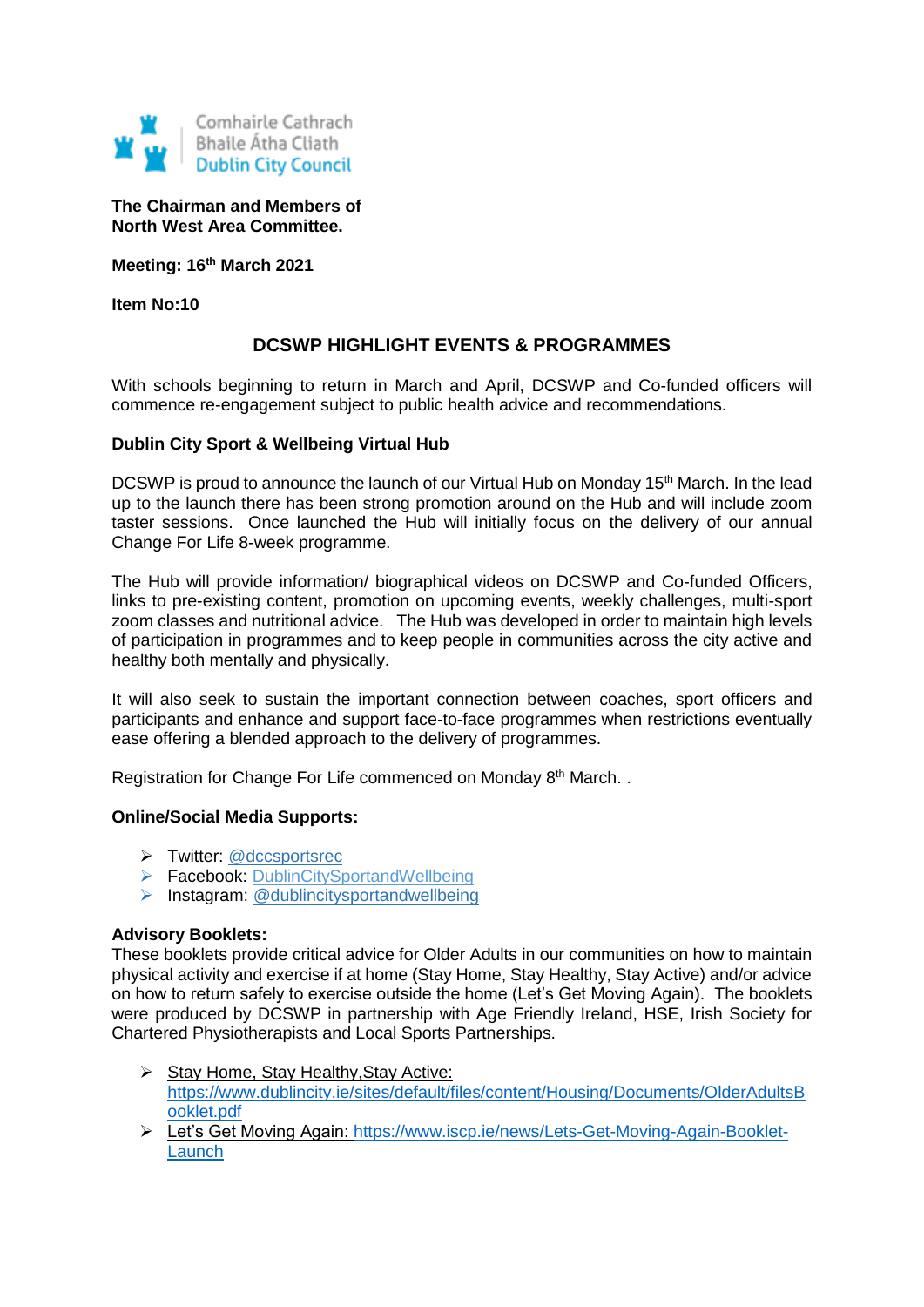# Keep Well Campaign

'Keep Well', the Healthy Ireland and Central Government backed national campaign was launched in October last year. Keep Well is described as a 'call to action' to everyone across society whether at individual, organisational or voluntary level to support people in discovering the many ways we can work together to build community resilience.

When planning the online Keep Well Older Adult Programme, careful consideration was given to how DCSWP could best support people to keep active virtually.

The initiative commenced on Monday 25<sup>th</sup> February with 90 older adults (age 55 plus) signing up to take part. Chair-based fitness classes were chosen with adaptations in place to ensure the programme is fully inclusive.

The classes are delivered every Monday, Wednesday and Friday from 11.30am and provide a mixture of fitness, pilates and yoga geared towards improving strength and balance. The final two Keep Well initiatives are in the planning stages and will commence following the easing of current restrictions.

### Lord Mayor's 5 Alive Challenge 2021

Details of the last two races of the Lord Mayor's 5 Alive challenge 2021 are as follows:

- **KBC St. Patrick's 5k:** To be completed over the St. Patrick's Day virtual festival March 2021
- **Irish Runner 5 Mile:** To be completed over the weekend of Saturday 27<sup>th</sup> and Sunday 28<sup>th</sup> March 2021

Lord Mayor's 5 Alive 2021 participants can share their journey and support others on Facebook at: <https://www.facebook.com/groups/2798884527016701/?ref=share>

# **Orienteering**

In late 2020 DCSWP teamed up with Orienteering Ireland to support young people, families and adults of all abilities to take up something a little different. Training workshops delivered by Orienteering Ireland in October 2020 have provided DCSWP Sport Officers with the knowledge and practical understanding of teaching the basic skills of orienteering to get groups up and running.

The committee will continue to meet around certain issues including Teacher Training.

Sport Inclusion & Integration

- $\triangleright$  The online 'Sit Fit' programmes supports people with physical disabilities to remain active via its adapted sitting exercise programme.
- $\triangleright$  SIIO Officers are currently planning 2021 Change For Life programmes. Programmes for the next few weeks will be delivered online via the Virtual Hub. Activities will include walking, circuit classes, dance classes and Sit Fit classes.

# **Training**

- $\triangleright$  Online Safeguarding Training to support compliance in local clubs and organisations resumed with Safeguarding 1 Training on 15<sup>th</sup> February. Training is provided by DCSWP Officers. Safeguarding 2 and 3 will be advertised following this and further programmes will be delivered on an on-demand basis.
- $\triangleright$  In partnership with CARA, the online Disability and Inclusion and Autism in Sport Training Programmes launched in 2020. This is part of a series of online Disability in Sport Training Programmes already in operation. The programme for 2021 is delivered on the first Tuesday of every month on an ongoing basis.
- $\triangleright$  Dublin City Sport & Wellbeing Partnership has recently been invited to apply for the CARA 'Xcessible' Bronze Medal Award. Through the Xcessible programme CARA enables Local Sports Partnerships to provide meaningful opportunities for people of disabilities to take part, sustain participation and excel in sport and physical activity.